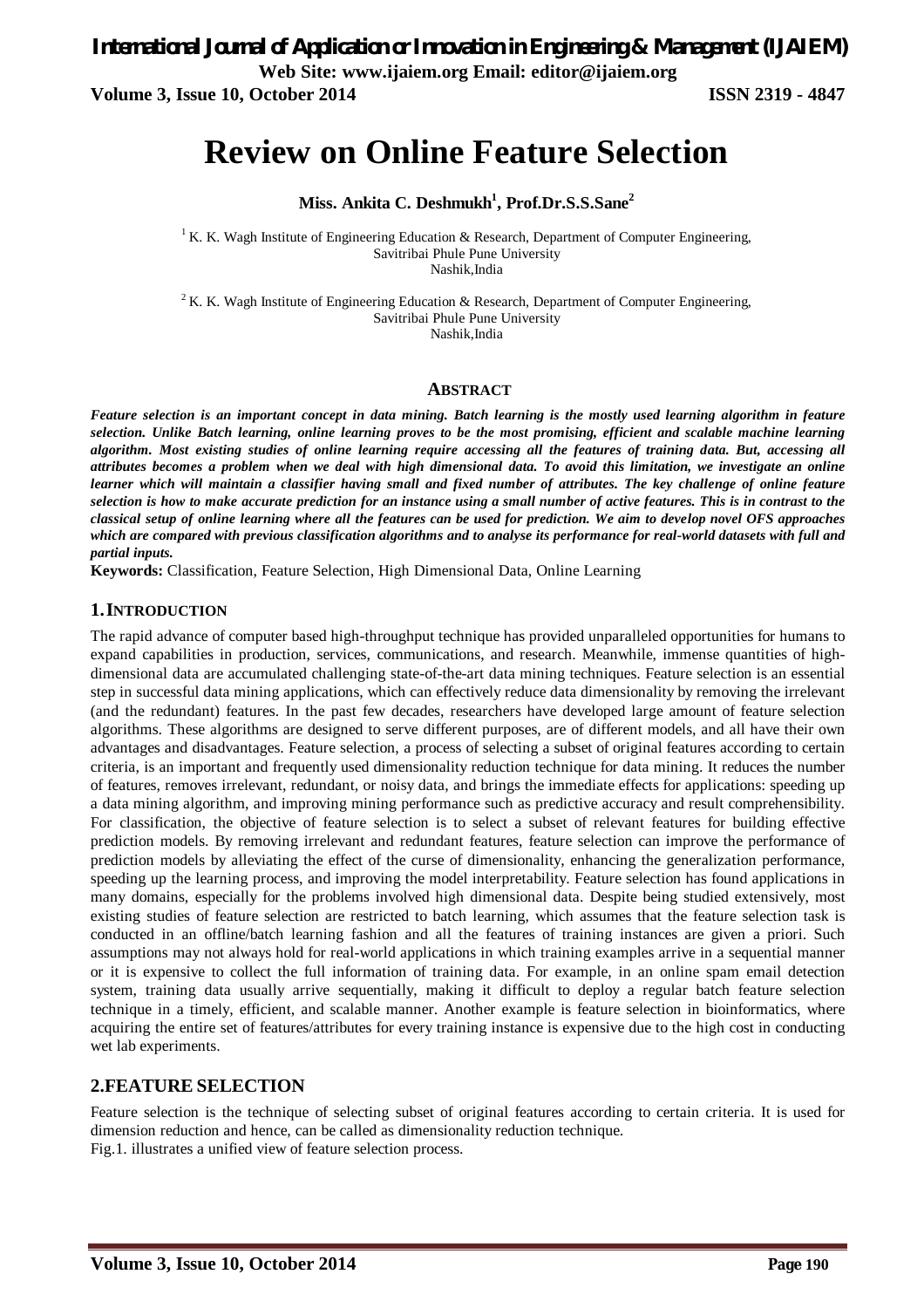# *International Journal of Application or Innovation in Engineering & Management (IJAIEM)* **Web Site: www.ijaiem.org Email: editor@ijaiem.org**

**Volume 3, Issue 10, October 2014 ISSN 2319 - 4847**



**Fig. 1**. A general view of Feature Selection Process

There four main components in a feature selection process: feature subset generation, subset evaluation, stop criterion, and results validation. These components work in 2 phases.

## **PHASE I:**

Feature subset generation component will produce candidate feature subsets based on a certain search strategy. Than each candidate subset is further evaluated by a certain evaluation measure and it is compared with the previous best one with respect to this measure. If a new subset turns out to be better, it replaces the previous best subset. The process of subset generation and evaluation is repeated until a given stopping criterion is satisfied.

**PHASE II:** The finally selected subset is subject to result validation by some given learning algorithms.

### **2.1. Online Learning**

Online learner is allowed to maintain a classifier by involving only a small fixed number of features. The challenge is how to make accurate prediction on an instance using a small number of active features. Online learning is preferred because of its following key features:

- Avoid re-training when adding new data
- High efficiency
- Excellent scalability
- Strong adaptability to changing environments
- Simple to understand
- Trivial to implement
- Easy to be parallelized
- Theoretical guarantee

### **2.2. Online Learning Methods**

- 1.Online Feature Selection To select a subset of informative features in machine learning tasks for analyzing data with high dimensionality
- Online Collaborative Filtering To learn from a sequence of rating data (sparse rating matrix) for resolving recommender systems
- 2.Online Multiple Kernel Learning To fuse multiple types of diverse data sources by multiple kernels based machine learning where each kernel represents each type of data/representation

## **3.RELATED WORK**

In this section, overviews of existing feature selection techniques are provided. The objective of this survey is to clearly understand the limitations of existing schemes.

## **3.1ONLINE PASSIVE-AGGRESSIVE ALGORITHMS [3]**

Perceptron algorithm is one of the well known feature selection algorithm. Recently, a large number of online learning algorithms have been proposed in which many of them follow the criterion of maximum margin principle. For example, the Passive-Aggressive algorithm proposes to update a classifier when the incoming training example is either misclassified or fall into the range of classification margin. The PA algorithm is limited in that it only exploits the first order information during the updating. This limitation has been addressed by the recently proposed confidence weighted online learning algorithms that exploit the second order information. Despite the extensive investigation, most studies of online learning require the access to all the features of training instances. In contrast, we consider an online learning problem where the learner is only allowed to access a small and fixed number of features, a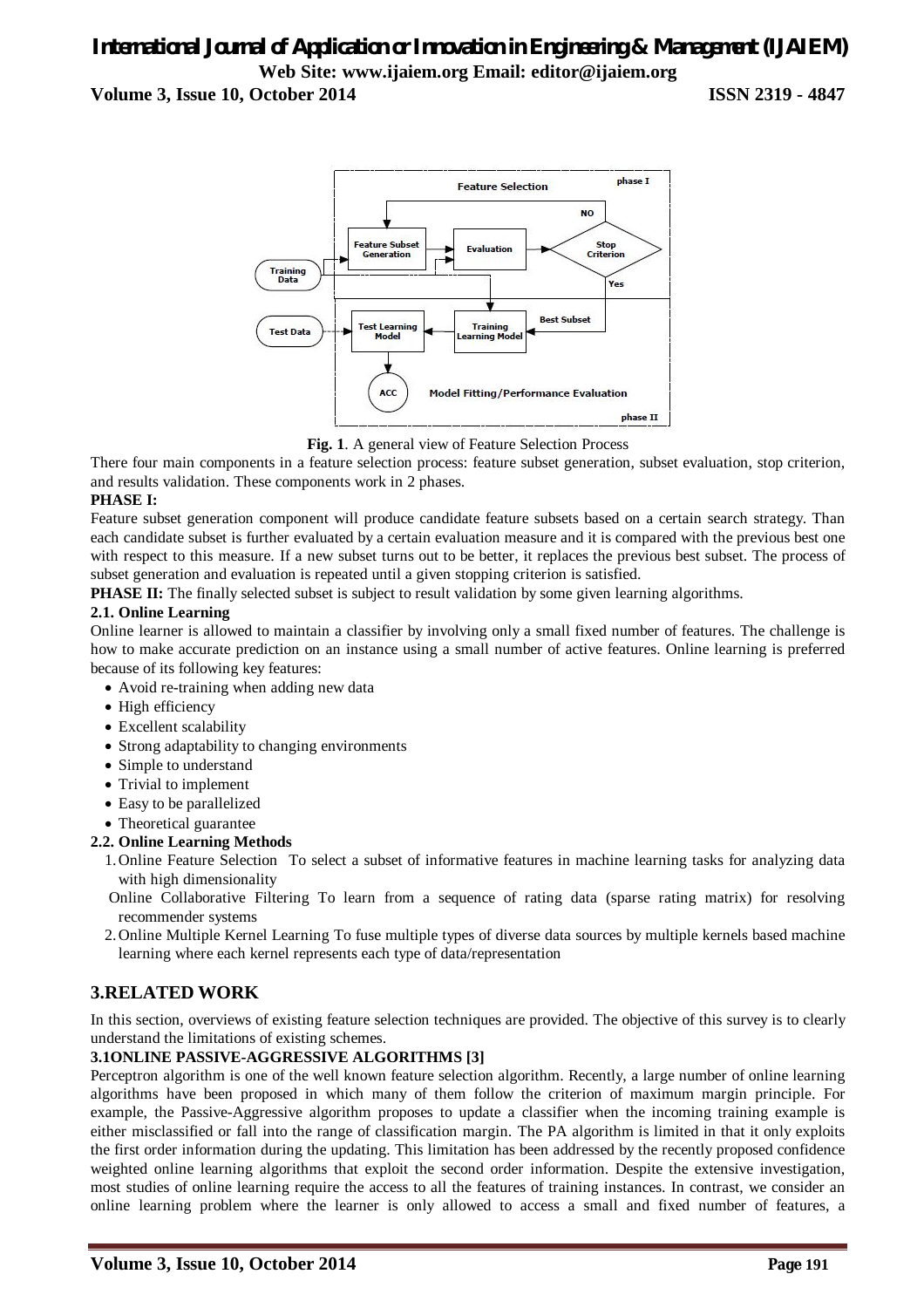## *International Journal of Application or Innovation in Engineering & Management (IJAIEM)* **Web Site: www.ijaiem.org Email: editor@ijaiem.org Volume 3, Issue 10, October 2014 ISSN 2319 - 4847**

significantly more challenging problem than the conventional setup of online learning. In this paper several online learning tasks are described and analyzed. Author has first introduced a simple online algorithm which we call Passive-Aggressive (PA) for online binary classification. Alternative modifications to the PA algorithm which improve the algorithm's ability to cope with noise are proposed. A unified analysis for the three variants is also proved. Building on this unified view, author show how to generalize the binary setting to various learning tasks, ranging from regression to sequence prediction.

#### **3.2 DIMESIONALITY REDUCTION via SPARSE SUPPORT VECTOR MACHINES [1]**

This work is closely related to sparse online learning, whose goal is to learn a sparse linear classifier from a sequence of high-dimensional training examples. Our work however differs from these studies in that we are motivated to explicitly address the feature selection issue and thus impose a hard constraint on the number of nonzero elements in classifier w, while most of the previous studies of sparse online learning do not aim to explicitly address feature selection, and usually enforce only soft constraints on the sparsity of the classifier. Despite the difference between two kinds of problems and methodologies, we will show empirically in our experiments that our proposed online feature selection algorithm performs better than the cutting-edge sparse online learning algorithms for online classification tasks when the same sparsity level is enforced for the two algorithms. VS-SSVM proved to be very effective on problems in drug design. The number of variables was dramatically reduced while maintaining or even improving the generalization ability. This method outperforms SVMs trained using all the attributes and the attributes selected by correlation ranking. Chemists have found model visualization to be useful both for guiding the modeling process and for interpreting the effects of the descriptors used in the models (Song et al., 2002). Through model visualization, we discovered the simple rule of eliminating variables with weights that flip signs in distinct individual models. Automating this rule proved to be a valuable heuristic for further refining variable selection. VS-SSVM is not a general methodology suitable for all types of problems. This work has demonstrated its effectiveness on very high-dimensional problems with very little data. On problems where linear models cannot adequately capture relationships, the method would fail. Open research areas include a theoretical underpinning of the approach, characterization of the domains on which it is effective, and extension to nonlinear interactions.

#### **3.3 ONLINE STREAMING FEATURE SELECTION [4]**

We note that it is important to distinguish online feature selection addressed in this work from the previous studies of online streaming feature selection in. In those works, features are assumed to arrive one at a time while all the training instances are assumed to be available before the learning process starts, and their goal is to select a subset of features and train an appropriate model at each time step given the features observed so far. This differs significantly from our online learning setting where training instances arrive sequentially, a more natural scenario in real-world applications.

#### 1.1 ONLINE FEATURE SELECTION AND ITS APPLICATIONS [5]

In this paper, online learning is introduced. Using it 2 methods are implemented viz., 1) Learning with full inputs 2) learning with partial inputs. Sparsity regularization and truncation techniques are used for developing algorithms

For the first method, it is assumed that the learner can access all the features of training instances, and goal is to efficiently identify a fixed number of relevant features for accurate prediction. In the second task, a more challenging scenario is considered where the learner is allowed to access a fixed small number of features for each training instance to identify the subset of relevant features. To make this problem attractable, the learner allowed to decide which subset of features to acquire for each training instance.OFS algorithm here uses binary classifier and this algorithm is compared with previous algorithms and it is proven that OFS algorithm is the promising family of efficient and scalable algorithms. Various experiments are performed using this algorithm. The proposed techniques are applied to solve two real-world applications: image classification in computer vision and microarray gene expression analysis in bioinformatics. The encouraging results show that the proposed algorithms are fairly effective for feature selection tasks of online applications, and significantly more efficient and scalable than batch feature selection technique.

## **4.CONCLUSION AND FUTURE WORK**

In this paper, we reviewed different techniques of feature selection and efficiency of OFS algorithms against these techniques. OFS aims to select a small and fixed number of features for binary classification in an online learning fashion. OFS addresses two kinds of OFS tasks in two different settings:

1) OFS by learning with full inputs and 2) OFS by learning with partial input. When experimented the encouraging results show that the OFS algorithms [5] are fairly effective for feature selection tasks of online applications, and significantly more efficient and scalable than other batch feature selection techniques. In future, we can use Online Feature Selection novel approaches for online multiclass classification problems and compare the mistake rates thus generated with previous algorithms. Thus, we will come to know whether online multiclass classifier is as efficient as online binary classifier or not.